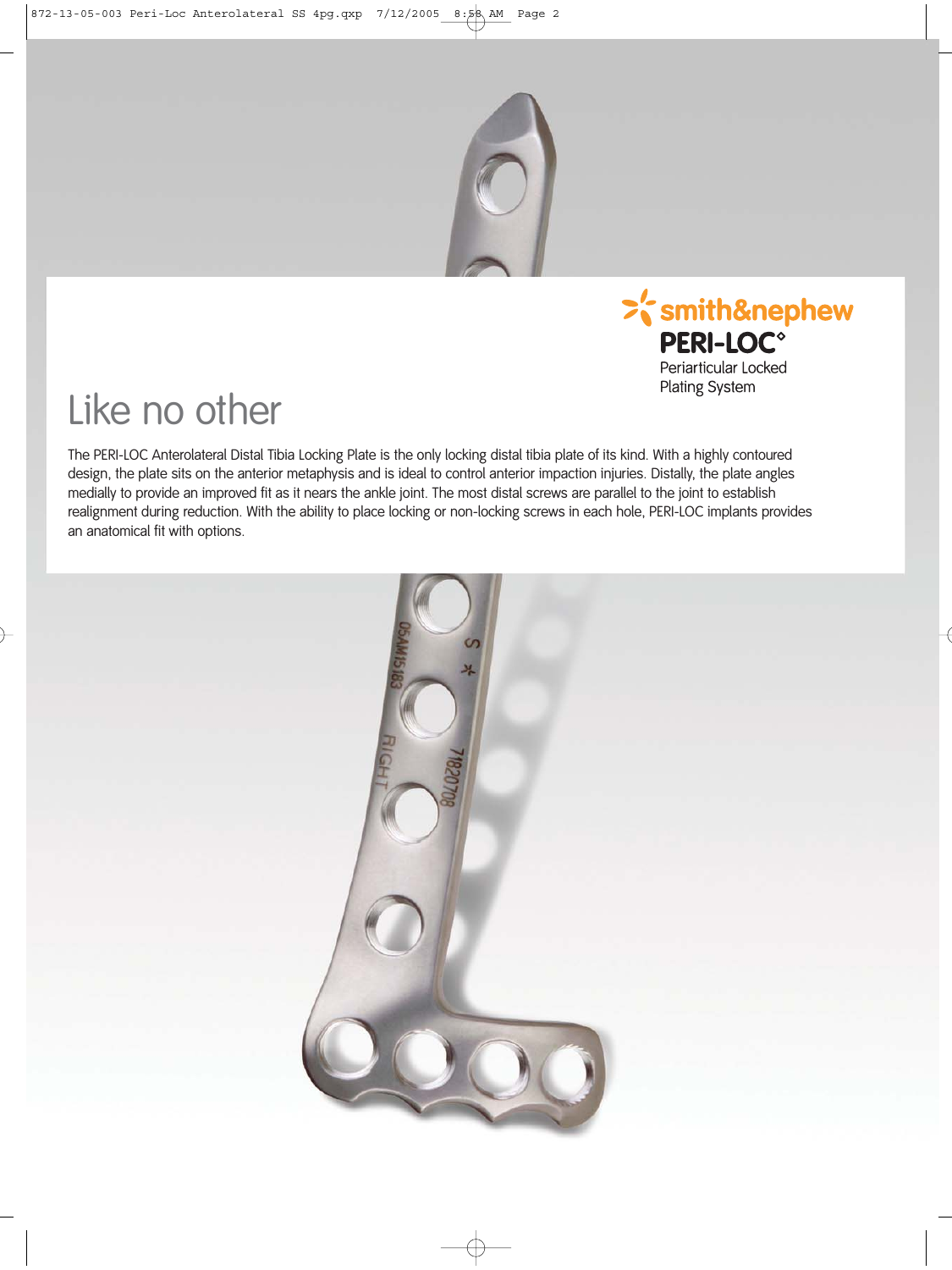## Anterolateral Distal Tibial Locking Plate

The PERI-LOC® Periarticular Locked Plating System from Smith & Nephew offers the advantages of locked plating with the flexibility and benefits of traditional plating in one system. Utilizing both locking and non-locking screws, PERI-LOC offers a construct that resists angular (e.g. varus/valgus) collapse while simultaneously acting as an effective aid to fracture reduction. A simple and straightforward instrument set features one screwdriver, standardized drill bits, and color-coded instrumentation, making PERI-LOC implants efficient and easy to use.

All PERI-LOC implants are manufactured using the highest quality 316L stainless steel for strength and durability.

The anatomical contour of the 3.5mm Anterolateral Distal Tibia Locking Plate provides an excellent fit against the surface of the bone.

Scallops at the distal end of the Anterolateral Distal Tibia Locking Plate allow easy placement of lag screws outside the plate for fixation of articular fractures.

Each screw hole will accept one of four different screws allowing you to customize the screw configuration depending on the individual needs of the fracture:

- 3.5mm Locking Self-Tapping Cortex Screw
- 3.5mm Self-Tapping Cortex Screw (Non-Locking)
- 4.0mm Partially Threaded Cancellous Screw
- 4.0mm Fully Threaded Cancellous Screw



Compression or Locking in every hole



For more information contact your local Smith & Nephew sales representative or visit www.peri-loc.com.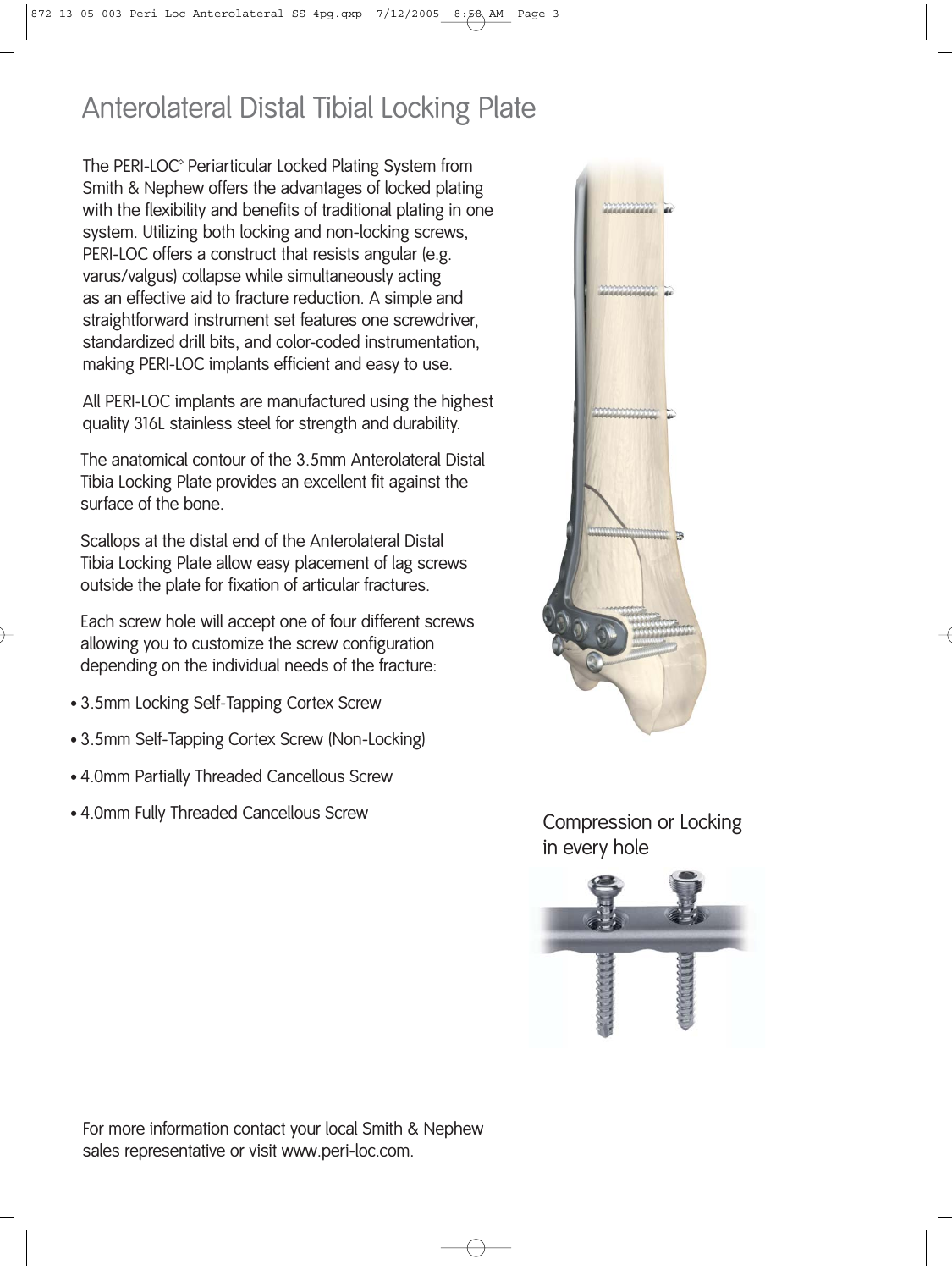### Design Features - Anterolateral Distal Tibia Locking Plate



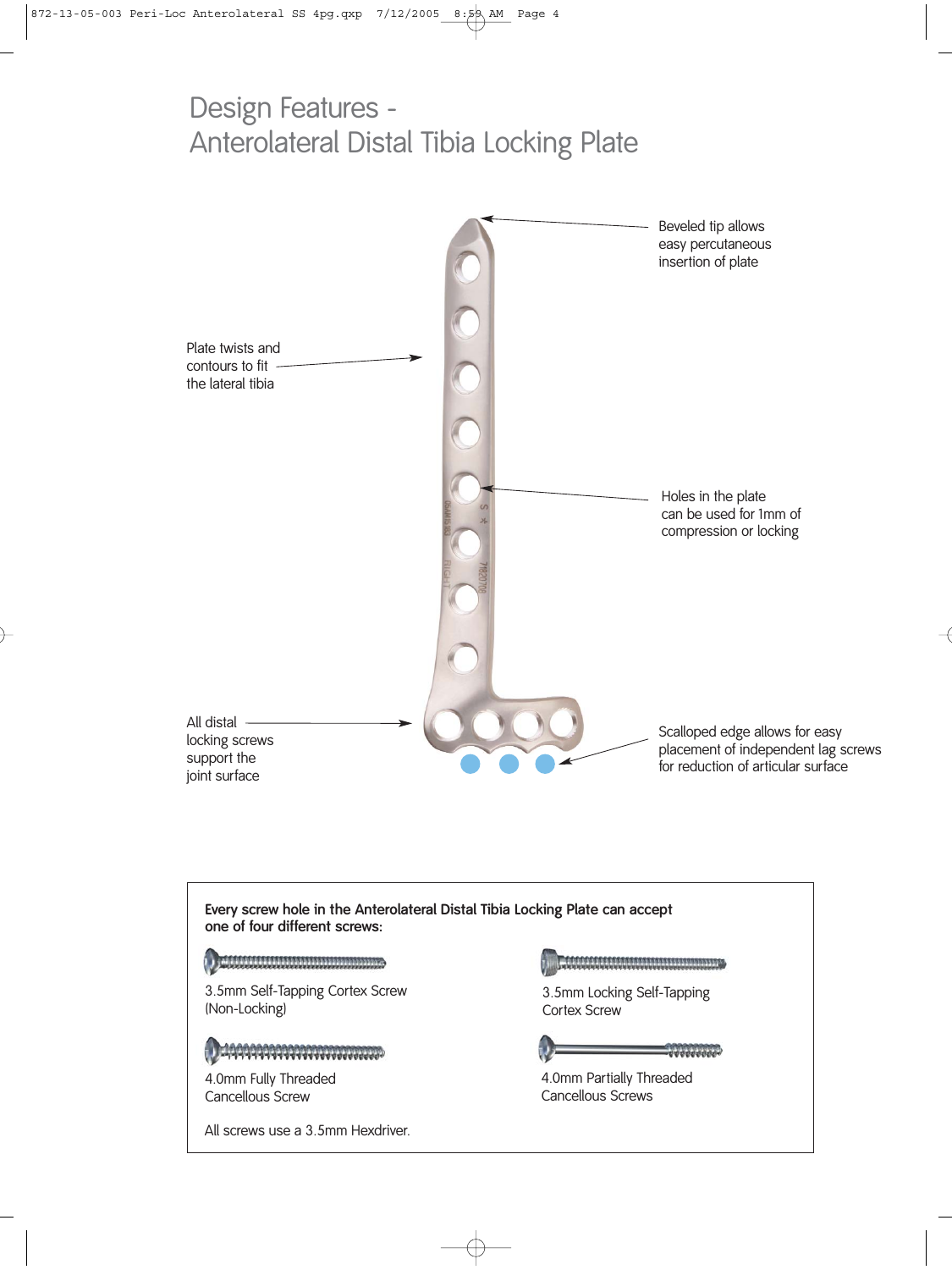**Orthopaedics** - Smith & Nephew, Inc., 1450 Brooks Road, Memphis, TN 38116, USA Telephone: 1-901-396-2121, Information: 1-800-821-5700, Orders/inquiries: 1-800-238-7538 www.smith-nephew.com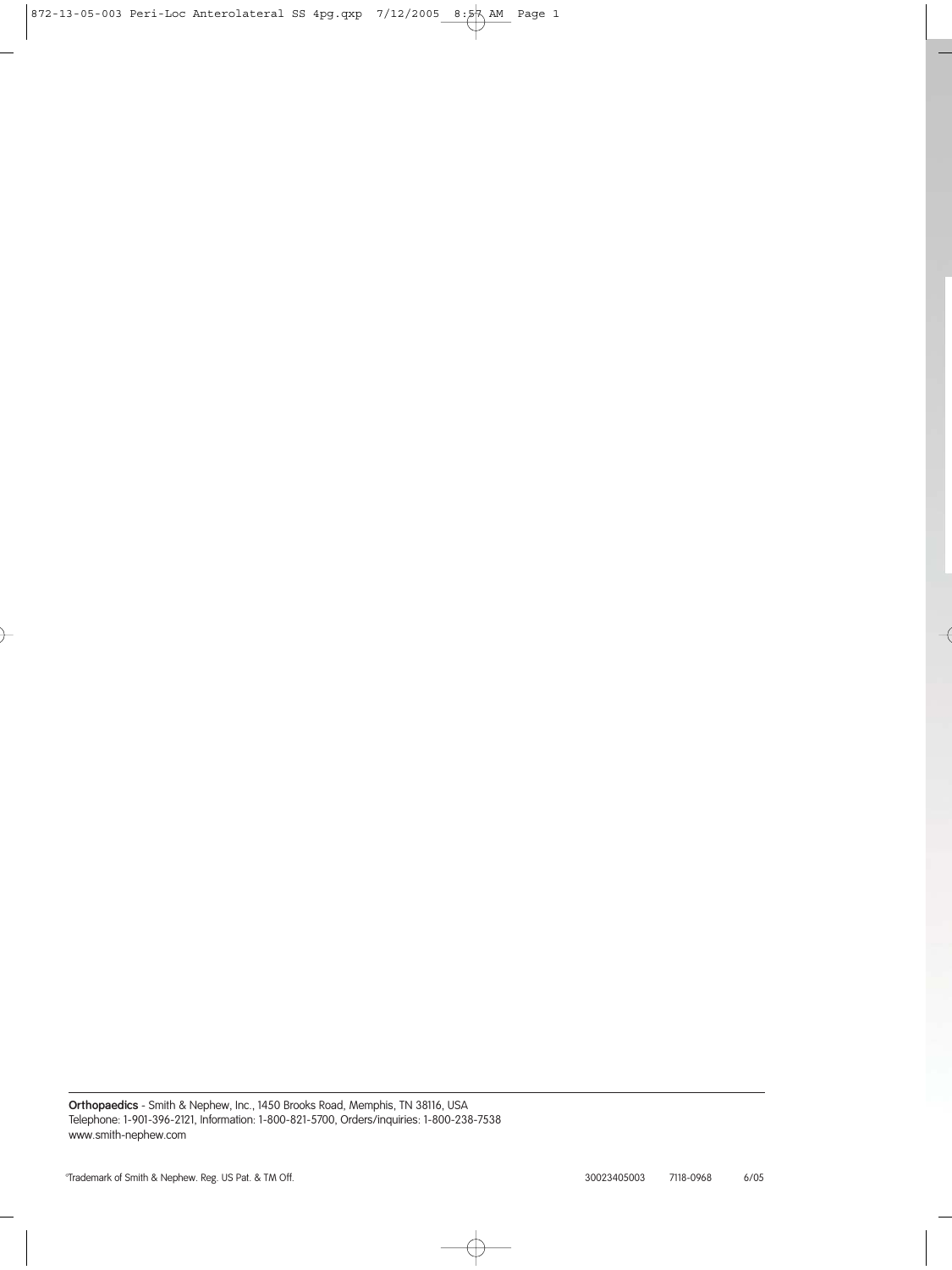### Catalog Information – Anterolateral Distal Tibia Locking Plates

### Set Configuration –

3.5mm Anterolateral Distal Tibia Locking Plates

| Cat. No.  | Length          | Qty. |
|-----------|-----------------|------|
| 7180-0604 | 4H Left 72mm    | 0    |
| 7182-0606 | 6H Left 98mm    | 1    |
| 7182-0608 | 8H Left 123mm   |      |
| 7182-0610 | 10H Left 148mm  | 1    |
| 7182-0613 | 13H Left 186mm  | 1    |
| 7180-0704 | 4H Right 72mm   | 0    |
| 7182-0706 | 6H Right 98mm   | 1    |
| 7182-0708 | 8H Right 123mm  |      |
| 7182-0710 | 10H Right 148mm | 1    |
| 7182-0713 | 13H Right 186mm |      |



#### 2.7mm Self-Tapping Cortex Screws (Non-Locking)

| Cat. No.  | Length           | Qty. |
|-----------|------------------|------|
| 7182-3010 | 10 <sub>mm</sub> | 3    |
| 7182-3012 | 12 <sub>mm</sub> | 3    |
| 7182-3014 | 14 <sub>mm</sub> | 3    |
| 7182-3016 | 16 <sub>mm</sub> | 3    |
| 7182-3018 | 18 <sub>mm</sub> | 3    |
| 7182-3020 | 20mm             | 3    |
| 7182-3022 | 22mm             | 3    |
| 7182-3024 | 24mm             | 3    |
| 7182-3026 | 26 <sub>mm</sub> | 3    |
| 7182-3028 | 28mm             | 3    |
| 7182-3030 | 30mm             | 3    |
| 7182-3032 | 32mm             | 3    |
| 7182-3034 | 34mm             | 3    |
| 7182-3036 | 36mm             | 3    |
| 7182-3038 | 38mm             | 3    |
| 7182-3040 | 40mm             | 3    |
| 7182-3045 | 45mm             | 3    |
| 7182-3050 | 50mm             | 3    |
| 7182-3055 | 55mm             | 3    |
| 7182-3060 | 60mm             | 3    |
| 7182-3065 | 65mm             | 3    |
| 7182-3070 | 70 <sub>mm</sub> | 3    |

| Cortex Screws (Non-Locking) |                   |                |  |
|-----------------------------|-------------------|----------------|--|
| Cat. No.                    | Length            | Qty.           |  |
| 7182-4010                   | 10 <sub>mm</sub>  | 5              |  |
| 7182-4012                   | 12 <sub>mm</sub>  | 5              |  |
| 7182-4014                   | 14 <sub>mm</sub>  | 5              |  |
| 7182-4016                   | 16 <sub>mm</sub>  | 10             |  |
| 7182-4018                   | 18 <sub>mm</sub>  | 10             |  |
| 7182-4020                   | 20mm              | 5              |  |
| 7182-4022                   | 22mm              | 5              |  |
| 7182-4024                   | 24mm              | 5              |  |
| 7182-4026                   | 26mm              | 5              |  |
| 7182-4028                   | 28mm              | 5              |  |
| 7182-4030                   | 30mm              | 5              |  |
| 7182-4032                   | 32mm              | 5              |  |
| 7182-4034                   | 34mm              | 5              |  |
| 7182-4036                   | 36mm              | 5              |  |
| 7182-4038                   | 38mm              | 5              |  |
| 7182-4040                   | 40mm              | 5              |  |
| 7182-4045                   | 45mm              | 5              |  |
| 7182-4050                   | 50 <sub>mm</sub>  | 5              |  |
| 7182-4055                   | 55mm              | 5              |  |
| 7182-4060                   | 60mm              | 5              |  |
| 7182-4065                   | 65mm              | 5              |  |
| 7182-4070                   | 70 <sub>mm</sub>  | 5              |  |
| 7182-4075                   | 75 <sub>mm</sub>  | 5              |  |
| 7182-4080                   | 80 <sub>mm</sub>  | 5              |  |
| 7180-4085                   | 85mm              | $\overline{0}$ |  |
| 7180-4090                   | 90 <sub>mm</sub>  | $\overline{0}$ |  |
| 7180-4095                   | 95mm              | 0              |  |
| 7180-4100                   | <b>100mm</b>      | 0              |  |
| 7180-4105                   | 105mm             | 0              |  |
| 7180-4110                   | 110 <sub>mm</sub> | 0              |  |
|                             |                   |                |  |

3.5mm Self-Tapping

#### 3.5mm Locking Self-Tapping Cortex Screws

| Cat. No.  | Length            | Qty.           |
|-----------|-------------------|----------------|
| 7182-5010 | 10 <sub>mm</sub>  | 5              |
| 7182-5012 | $12 \text{mm}$    | 5              |
| 7182-5014 | 14 <sub>mm</sub>  | 5              |
| 7182-5016 | 16 <sub>mm</sub>  | 10             |
| 7182-5018 | 18 <sub>mm</sub>  | 10             |
| 7182-5020 | 20mm              | 5              |
| 7182-5022 | 22mm              | 5              |
| 7182-5024 | 24 <sub>mm</sub>  | 5              |
| 7182-5026 | 26mm              | 5              |
| 7182-5028 | 28mm              | 5              |
| 7182-5030 | 30mm              | 5              |
| 7182-5032 | 32 <sub>mm</sub>  | 5              |
| 7182-5034 | 34mm              | 5              |
| 7182-5036 | 36 <sub>mm</sub>  | 5              |
| 7182-5038 | 38mm              | 5              |
| 7182-5040 | 40 <sub>mm</sub>  | 5              |
| 7182-5045 | 45 <sub>mm</sub>  | 5              |
| 7182-5050 | 50 <sub>mm</sub>  | 5              |
| 7182-5055 | 55 <sub>mm</sub>  | 5              |
| 7182-5060 | 60mm              | 5              |
| 7182-5065 | 65mm              | 5              |
| 7182-5070 | 70 <sub>mm</sub>  | 5              |
| 7182-5075 | 75 <sub>mm</sub>  | 5              |
| 7182-5080 | 80 <sub>mm</sub>  | 5              |
| 7180-5085 | 85 <sub>mm</sub>  | $\overline{0}$ |
| 7180-5090 | 90 <sub>mm</sub>  | $\overline{0}$ |
| 7180-5095 | 95 <sub>mm</sub>  | 0              |
| 7180-5100 | 100 <sub>mm</sub> | $\overline{0}$ |
| 7180-5105 | 105mm             | 0              |
| 7180-5110 | $110$ mm          | $\overline{0}$ |